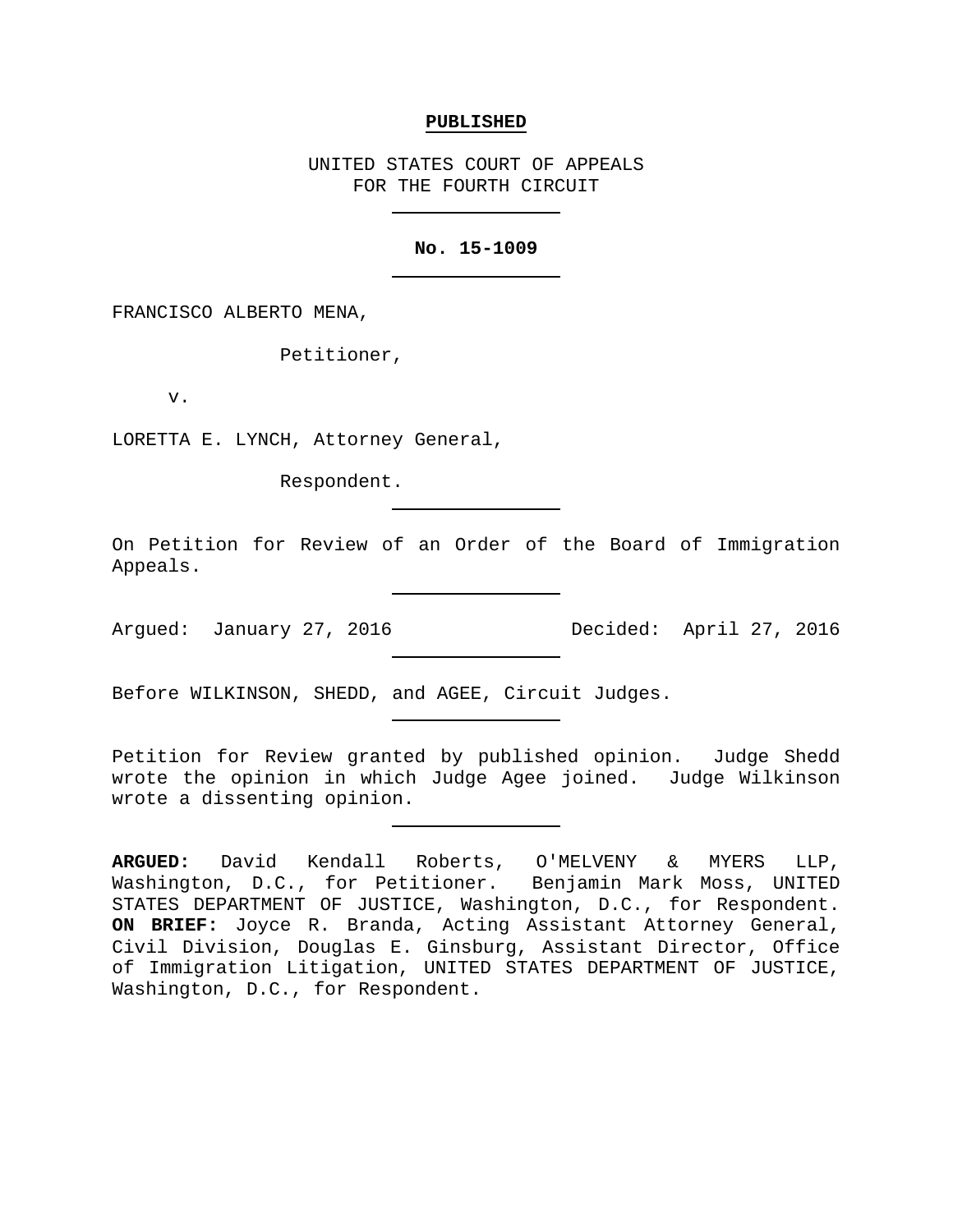SHEDD, Circuit Judge:

Francisco Mena petitions for review of the Board of Immigration Appeals' ("BIA") decision finding him to be ineligible for cancellation of removal under the Immigration and Nationality Act ("INA") because he is an aggravated felon. For the following reasons, we grant the petition.

I

Mena is a native and citizen of the Dominican Republic who was admitted to the United States as a lawful permanent resident. An immigration judge ("IJ") ordered Mena's removal based on his two convictions of crimes involving moral turpitude not arising out of the same criminal scheme. See 8 U.S.C. §  $1227(a)(2)(A)(ii)$ . Mena did not appeal the removal order to the BIA, and he does not contest it in his petition for review.

During his immigration proceedings, Mena applied for cancellation of removal, a form of discretionary relief that is available to certain aliens who have not been convicted of an "aggravated felony." See 8 U.S.C. § 1229b(a)(3). For purposes of the INA, an aggravated felony is, among other things, a "theft offense (including receipt of stolen property) . . . for which the term of imprisonment [is] at least one year." 8 U.S.C. § 1101(a)(43)(G).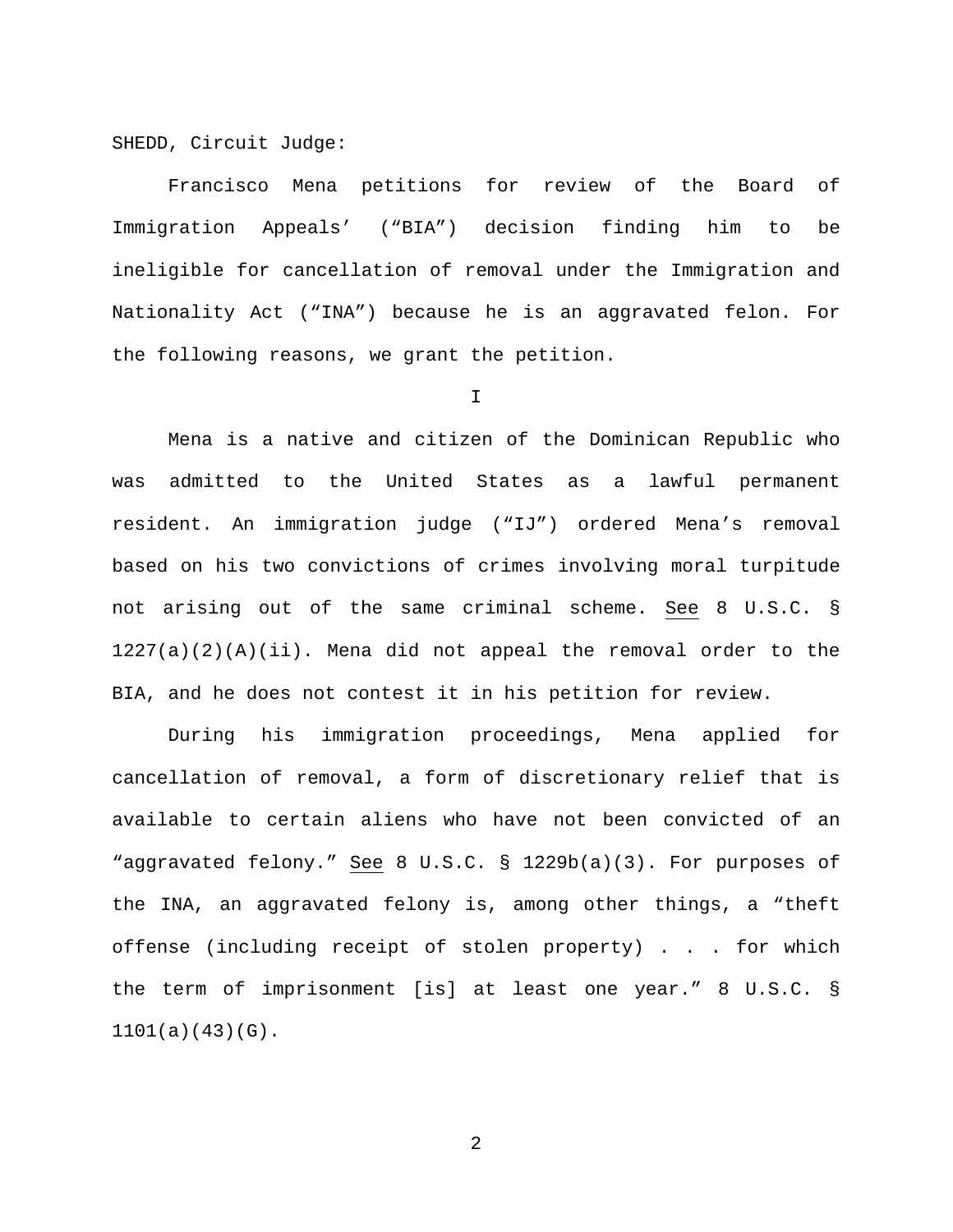Mena has a prior conviction for violating 18 U.S.C. § 659, which creates four offenses, each set forth in a separate paragraph. Pertinent here, the first paragraph of § 659 proscribes the illegal taking by embezzlement or theft of certain property that has moved in interstate or foreign commerce. The second paragraph proscribes the purchase, receipt, or possession of such property "knowing the same to have been embezzled or stolen." Mena was convicted under the second paragraph and was sentenced to a 60-month imprisonment term.

The IJ concluded that Mena is an aggravated felon based on his finding that the § 659 conviction falls within the scope of § 1101(a)(43)(G). Accordingly, the IJ pretermitted Mena's cancellation of removal application. Thereafter, in a singlemember panel decision, the BIA dismissed Mena's appeal of the IJ's order.<sup>[1](#page-2-0)</sup> As we discuss below, the BIA primarily based its decision on its view that  $\S$  1101(a)(43)(G) contains two separate types of offenses that qualify as an INA "aggravated felony": a "theft offense," which is the base offense listed in the statutory section, and "receipt of stolen property," which is contained in the parenthetical appended to the term "theft offense."

<span id="page-2-0"></span> <sup>1</sup>Consistent with the BIA's analysis, the parties agree that § 659 is divisible and that Mena was convicted under the second paragraph.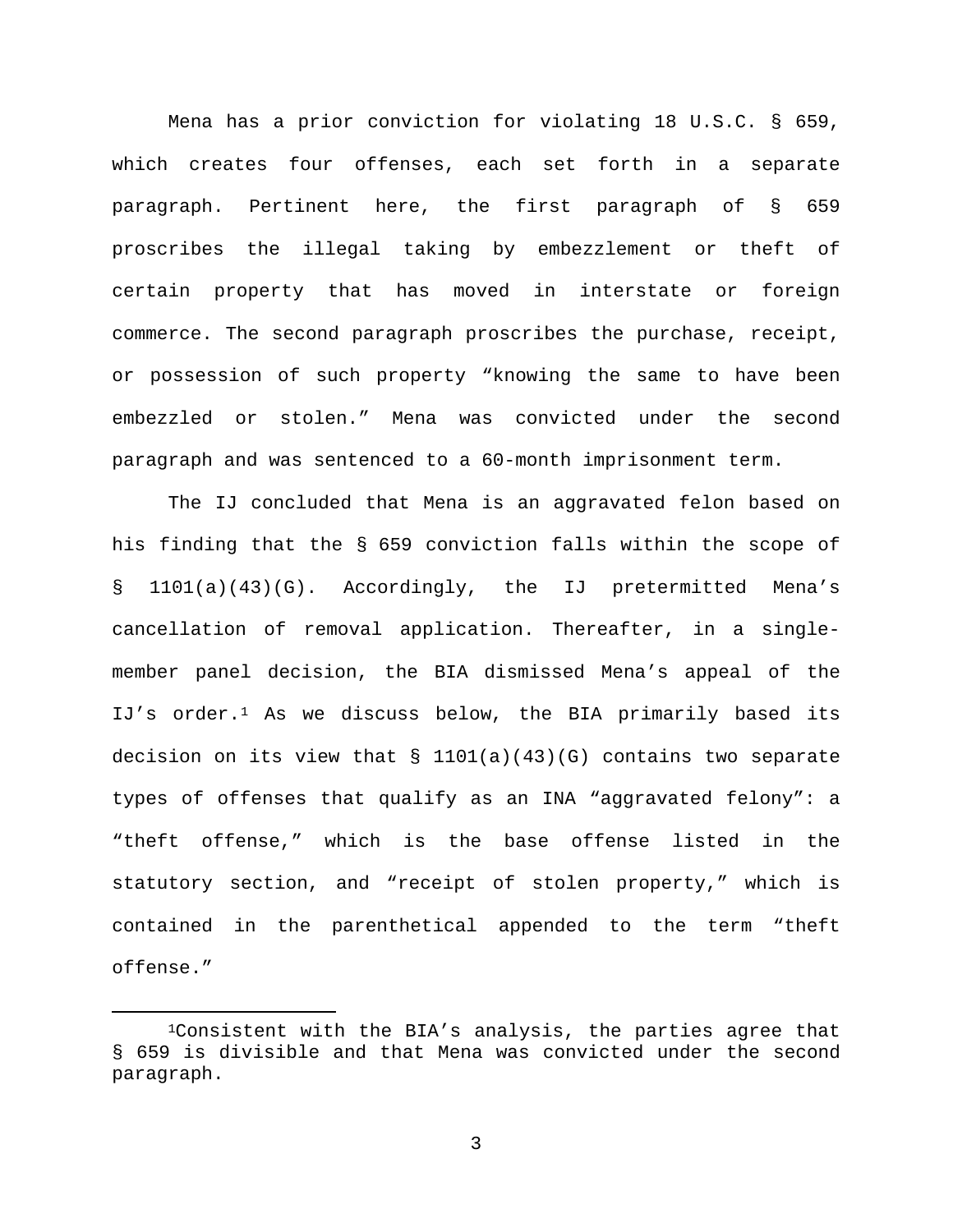Because the BIA issued its own opinion without adopting the IJ's reasoning, we review only the BIA decision. Hernandez-Avalos v. Lynch, 784 F.3d 944, 948 (4th Cir. 2015). We review de novo the BIA's determination that an offense is an INA aggravated felony, Omargharib v. Holder, 775 F.3d 192, 196 (4th Cir. 2014), affording "appropriate deference" to the BIA's statutory interpretation of the INA, Espinal-Andrades v. Holder, 777 F.3d 163, 166 (4th Cir. 2015).

## A.

When the Government alleges that a prior conviction qualifies as an INA aggravated felony, we must employ the "categorical approach" to determine whether the offense is comparable to an offense listed in the INA. Omargharib, 775 F.3d at 196. "Under that approach, we consider only the elements of the statute of conviction rather than the defendant's conduct underlying the offense." Id. The prior conviction constitutes an aggravated felony if it has the same elements as the generic INA crime. Id. However, if the statute of conviction "sweeps more broadly" and criminalizes more conduct than the generic federal crime, the prior conviction cannot count as an aggravated felony. Id. This is so even if the defendant actually committed the offense in its generic form. Id.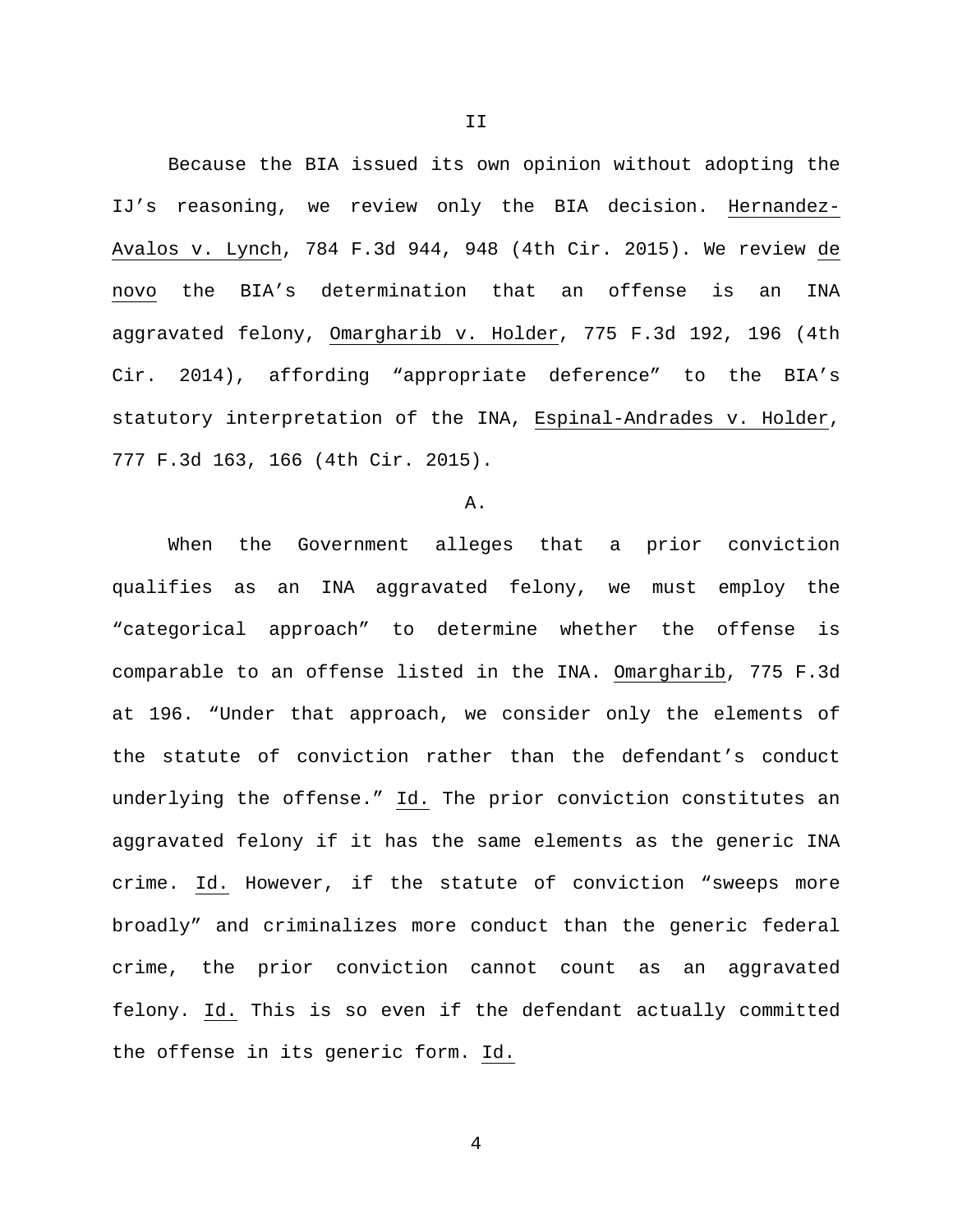Because we examine what the prior conviction necessarily involved, not the facts underlying the case, we must presume that the prior conviction rested upon nothing more than the least of the acts criminalized and then determine whether even those acts are encompassed by the generic federal offense. Moncrieffe v. Holder, 133 S.Ct. 1678, 1684 (2013). Our focus on the minimum conduct criminalized by the statute of conviction is not an invitation to apply "legal imagination" to the prior offense; rather, there must be "a realistic probability" that the government would apply its statute to conduct that falls outside the generic definition of a crime. Id. at 1684-85.

### B.

Applying the categorical approach, we addressed the meaning of the § 1101(a)(43)(G) term "theft offense" in Soliman v. Gonzales, 419 F.3d 276 (4th Cir. 2005). In that case, the BIA held that the alien's Virginia credit card fraud conviction constituted an INA theft offense and, therefore an aggravated felony, based on its determination that a conviction for fraud may also constitute "theft" for purposes of the INA. We disagreed. We first noted that the "plain text of § 1101(a)(43) shows that Congress specifically distinguished fraud from theft, and that it meant for the two offenses to be treated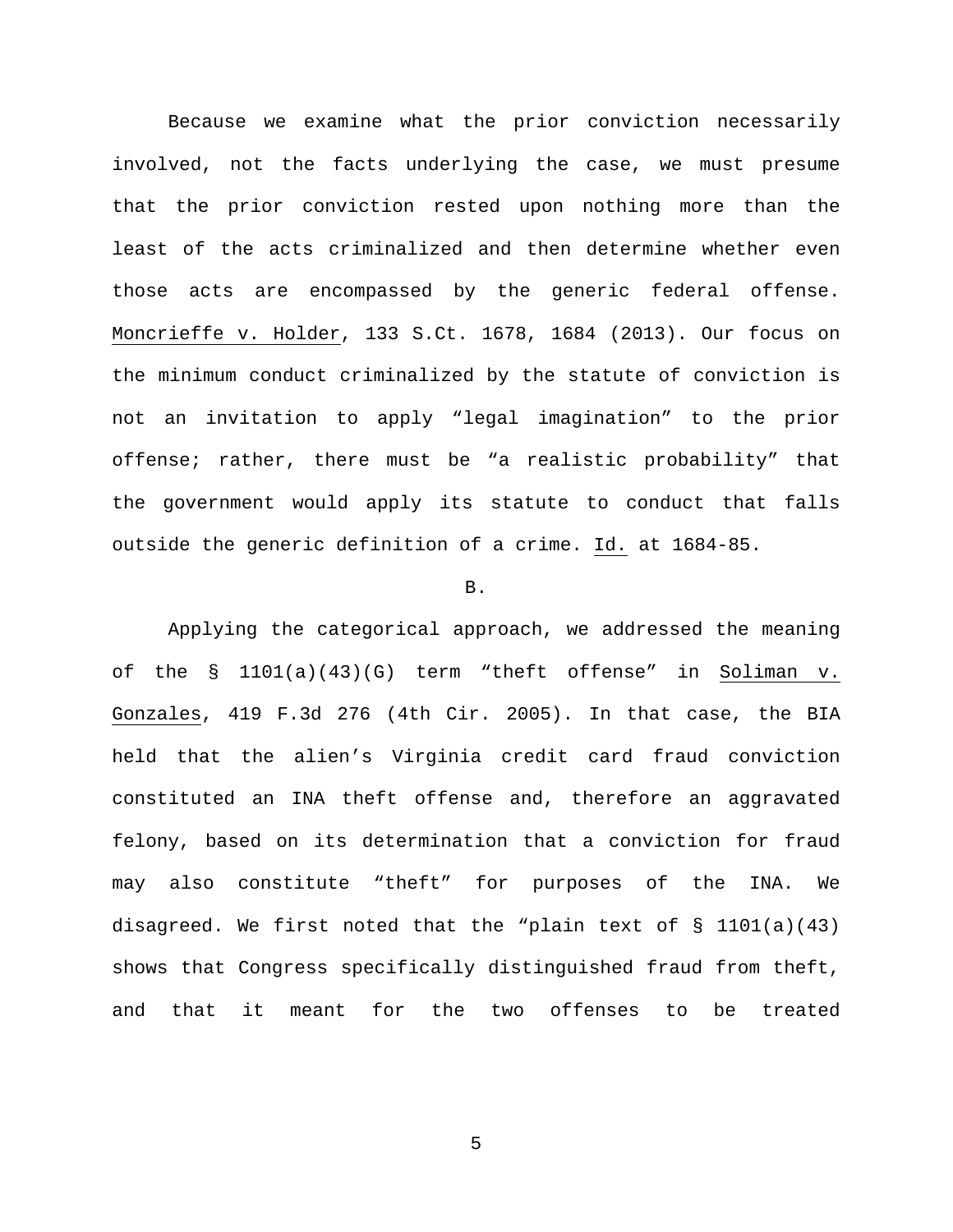differently." Id. at  $282.2$  $282.2$  We then observed that "[w]hen a theft offense has occurred, property has been obtained from its owner 'without consent;'" but "in a fraud scheme, the owner has voluntarily 'surrendered' his property, because of an 'intentional perversion of truth,' or otherwise 'act[ed] upon' a false representation to his injury." Id. We thus explained that the "key and controlling distinction between these two crimes is . . . the 'consent' element — theft occurs without consent, while fraud occurs with consent that has been unlawfully obtained." Id. Accordingly, we held that "a taking of property 'without consent' is an essential element" of a  $\S$  1101(a)(43)(G) theft offense. Id. at  $283.3$  $283.3$  $283.3$  Consequently, we found that the alien's credit card fraud offense was not an INA "theft offense" – i.e., an "aggravated felony."

We reiterated this holding in Omargharib. There, we considered whether the BIA properly concluded that the alien's

<span id="page-5-0"></span> $2In$  addition to the § 1101(a)(43)(G) "theft offense," an offense that "involves fraud or deceit in which the loss to the victim or victims exceeds \$10,000" is also an aggravated felony. See 8 U.S.C. § 1101(a)(43)(M)(i).

<span id="page-5-1"></span><sup>3</sup>Consistent with Soliman, the BIA now defines "theft offense" for purposes of  $\S$  1101(a)(43)(G) as "the taking of, or exercise of control over, property without consent whenever there is criminal intent to deprive the owner of the rights and benefits of ownership, even if such deprivation is less than total or permanent." In re Garcia-Madruga, 24 I. & N. Dec. 436, 440-41 (BIA 2008) (emphasis added).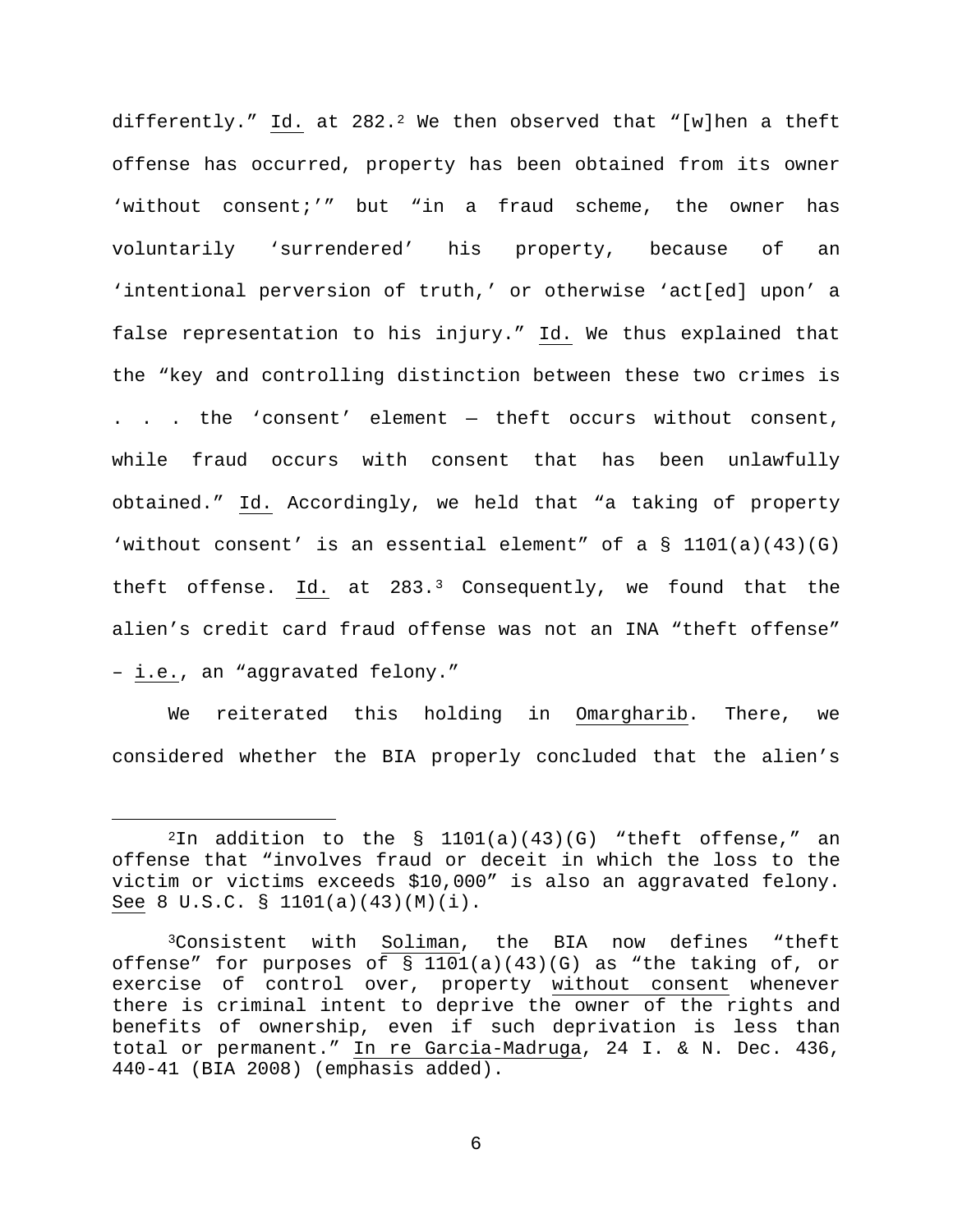Virginia larceny conviction was an INA theft offense. Finding that the BIA erred, we explained that "Virginia law treats fraud and theft as the same for larceny purposes, but the INA treats them differently. As such, Virginia larceny 'sweeps more broadly' than the INA's theft offense." 775 F.3d at 197 (citation omitted). We therefore held that a Virginia larceny conviction "does not constitute an aggravated felony for purposes of the INA under the categorical approach." Id.

C.

Mena's challenge to the BIA's decision is primarily based on our holding in Soliman. Mena argues that a person can be convicted under the second paragraph of § 659 for receipt of embezzled property, and the crime of embezzlement necessarily involves a taking of property with the owner's consent. Therefore, according to Mena, because "a taking of property 'without consent' is an essential element" of a  $\S$  1101(a)(43)(G) theft offense, Soliman, 419 F.3d at 283, a conviction under the second paragraph of § 659 is not a § 1101(a)(43)(G) "theft offense" under the categorical approach.

The BIA rightly did not dispute this interpretation of the second paragraph of § 659 or the crime of embezzlement, see J.A. 5, because the second paragraph of § 659 plainly criminalizes the receipt of certain embezzled property. Moreover, in what we have described as the "the classic definition," United States v.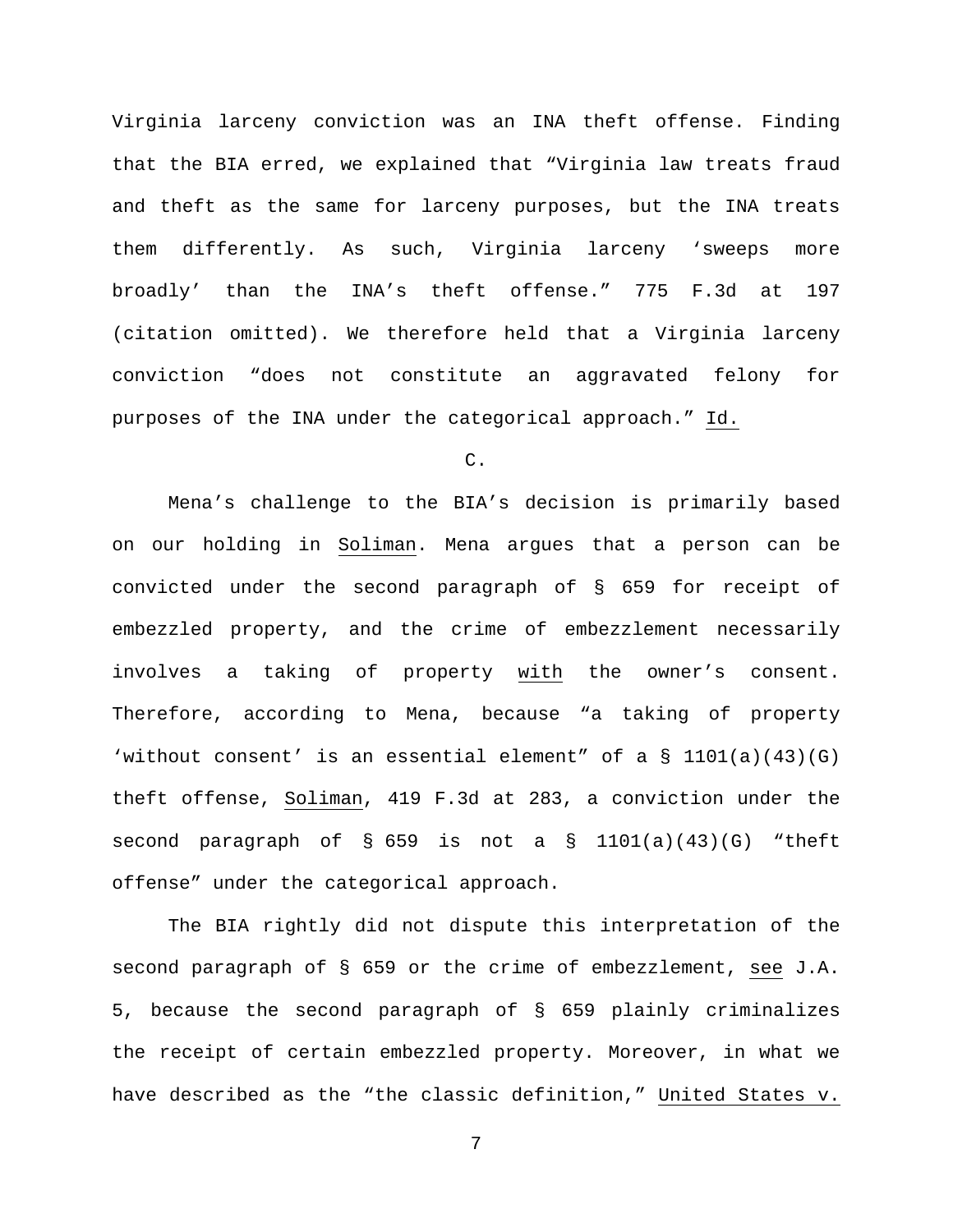Smith, 373 F.3d 561, 565 (4th Cir. 2004), the Supreme Court long ago explained that embezzlement "is the fraudulent appropriation of property by a person to whom such property has been intrusted [sic], or into whose hands it has lawfully come," Moore v. United States, 160 U.S. 268, 269 (1895); see also United States v. Stockton, 788 F.2d 210, 216 (4th Cir. 1986) (explaining that the crime of embezzlement requires that "the embezzled property must have been in the lawful possession of the defendant at the time of its appropriation"). This classic definition applies to the term as it is used in § 659. See, e.g., United States v. Waronek, 582 F.2d 1158, 1161 (7th Cir. 1978) (explaining in the context of a § 659 embezzlement conviction that although larceny "involves an unlawful trespass to the possessory interest of the owner in the property," where "the taker has been entrusted with possession of the property, the taking is more aptly described as embezzlement"); see generally Boone v. United States, 235 F.2d 939, 941 (4th Cir. 1956) (explaining that the § 659 "crime of receiving include[s] a receipt of property founded on an antecedent capture of it through fraud and deception").

Despite its acceptance of Mena's characterization of § 659 and the crime of embezzlement, the BIA applied the categorical approach and concluded that Mena's conviction under the second paragraph of § 659 categorically falls within § 1101(a)(43)(G). The key to the BIA's decision is its view that  $\S$  1101(a)(43)(G)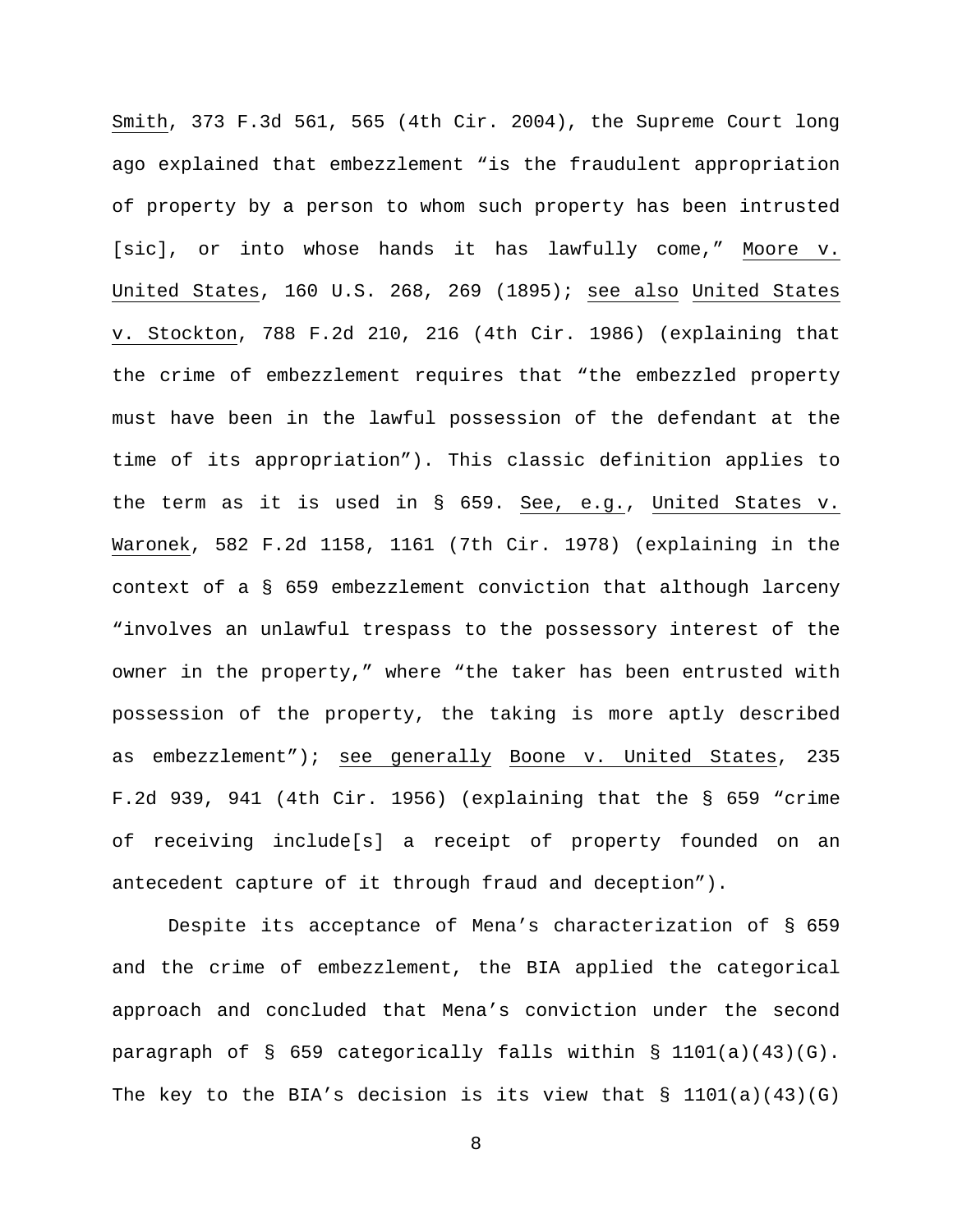creates two "'distinct and separate offenses'" **–** "theft offense" (the base offense) and "receipt of stolen property" (the appended parenthetical offense) – which have "different generic definitions composed of different elements." J.A. 6 (quoting In re Cardiel-Guerrero, 25 I. & N. Dec. 12, 14 (BIA 2014)). As the BIA explained, this case involves "receipt of stolen property," a term it has interpreted "to include the category of offenses involving knowing receipt, possession, or retention of property from its rightful owner," J.A. 5 (citing In re Bahta, 22 I. & N. Dec. 1381, 1391 (BIA 2000)). Given the purported distinction between the two  $\S$  1101(a)(43)(G) offenses, the BIA reasoned that it "need not establish the elements of a 'theft' offense to demonstrate that a conviction for 'receipt of stolen property' qualifies as an aggravated felony" under  $\S$  1101(a)(43)(G). J.A. 6. For this reason, the BIA found our holding in Soliman – that a "theft offense" requires a nonconsensual taking of property from its owner - to be inapplicable.

The BIA supported its decision by pointing to its prior opinion in Cardiel-Guerrero, where it observed that receipt of extorted property falls within the generic definition of "receipt of stolen property" under § 1101(a)(43)(G). The BIA noted that in Cardiel-Guerrero, it "reasoned that although the owner may have 'consented in some aberrant sense' during the initial taking, 'it can hardly be argued that the victim of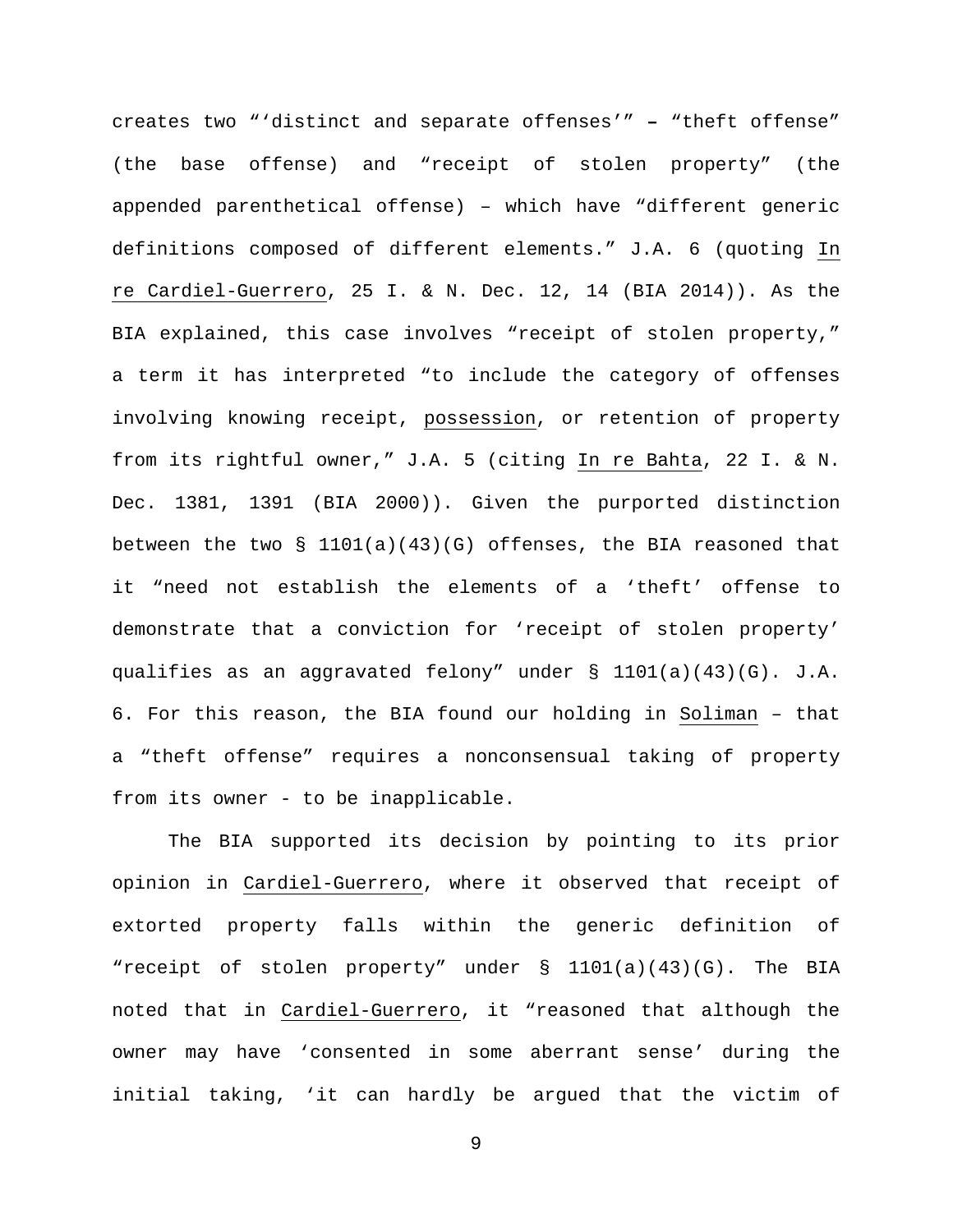extortion has also consented to having his property 'fenced,' concealed, or otherwise withheld from him against his will by third parties.'" J.A. 6 (quoting Cardiel-Guerrero, 25 I. & N. Dec. at 23-24). Analogizing extortion with embezzlement, the BIA explained that "although the initial taking under the second paragraph of 18 U.S.C. § 659 may have involved embezzlement or fraud, [Mena] cannot argue that an owner also consented to a third party buying or possessing his or her embezzled property." J.A. 6.

Additionally, the BIA stated that "a survey of State theft statutes supports [its] view that receipt of embezzled property is included in the generic definition of a 'theft offense (including receipt of stolen property)'" under § 1101(a)(43)(G). J.A. 6. The BIA noted that when § 1101(a)(43)(G) was added to the INA, most states had adopted the Model Penal Code's approach of consolidating the various common law offenses of larceny, embezzlement and false pretenses, receiving stolen property, and extortion into a unitary "theft" offense. J.A. 6. The BIA also found support for its holding in the fact that § 659 requires proof that the defendant received the property knowing that it was embezzled or stolen, and with the intent to deprive the owner of the rights or benefits of the property. J.A. 6.

D.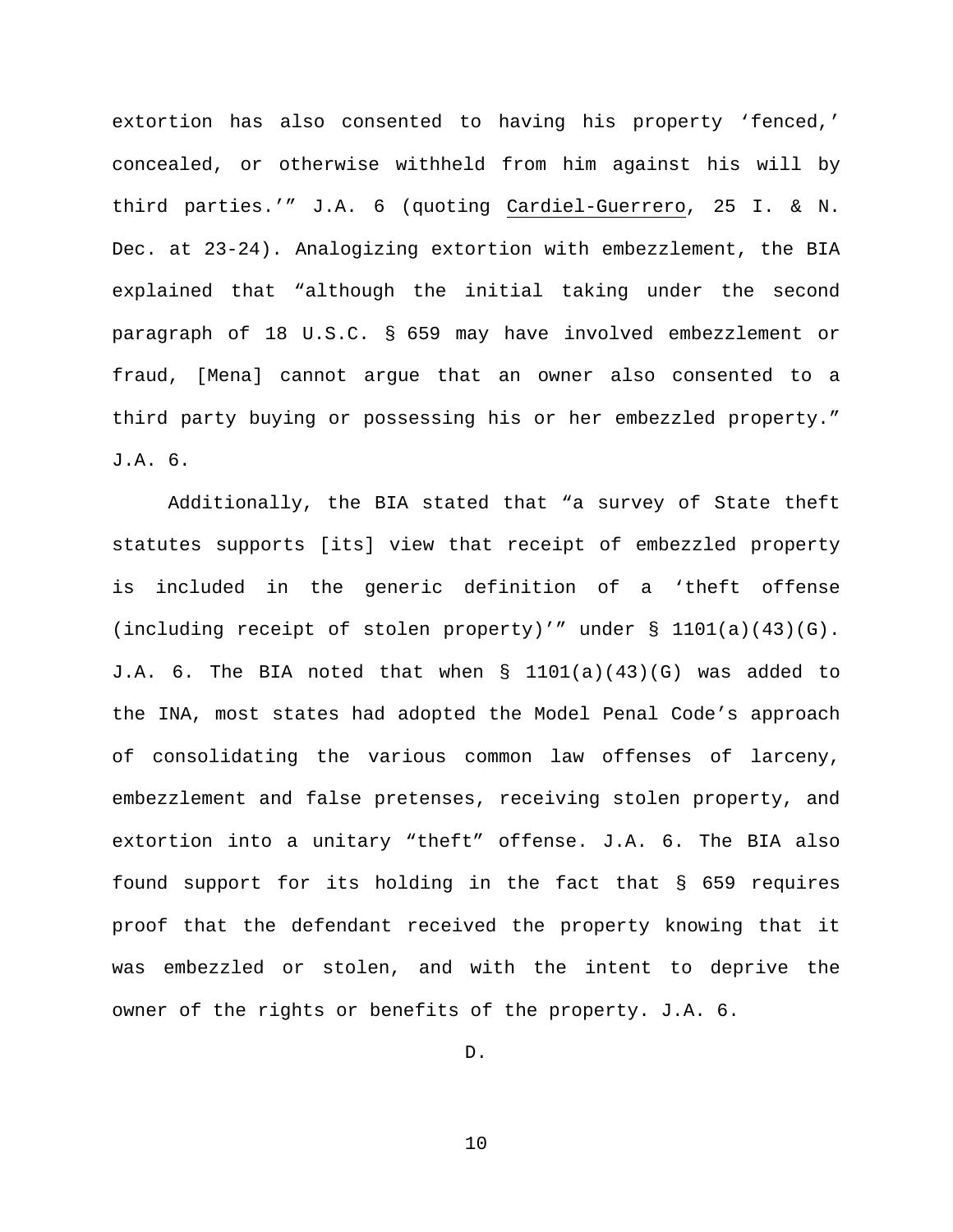Common sense suggests that knowingly receiving either stolen or embezzled property – i.e., the offense set forth in the second paragraph of § 659 - is a form of theft. See, e.g., United States v. Johnson, 612 F.2d 843, 846 (4th Cir. 1979) (noting that the purpose of § 659 "is to protect goods moving in interstate commerce from theft"). However, we are not writing on a clean slate, and we may not simply rest our decision on some concept of common sense. Instead, we are obliged to apply the categorical approach, and in doing so we are guided by circuit precedent. Applying the categorical approach, we believe that Soliman, combined with a straightforward reading of §§ 659 and 1101(a)(43)(G), dictates the result in Mena's favor.

As noted, Soliman establishes that "a taking of property 'without consent' is an essential element" of a  $\S$  1101(a)(43)(G) "theft offense." 419 F.3d at 283. Moreover, the text of § 1101(a)(43)(G) provides that the term "theft offense" includes the crime of "receipt of stolen property."[4](#page-10-0) The straightforward

<span id="page-10-0"></span><sup>&</sup>lt;sup>4</sup>The pertinent text of  $\S$  1101(a)(43)(G) actually reads: "theft offense (including receipt of stolen property)." The key word in this provision is "including," which most naturally means that the term that follows is a part of the term that precedes "including." See, e.g., P.C. Pfeiffer Co. v. Ford, 444 U.S. 69, 77 n.7 (1979) (holding that the use of the word "including" in the definitional provision of the federal statute being reviewed there indicates an element that is "part of the larger group" and rejecting the argument that "including" means "and" or "as well as"); see also Universal Maritime Serv. Corp. (Continued)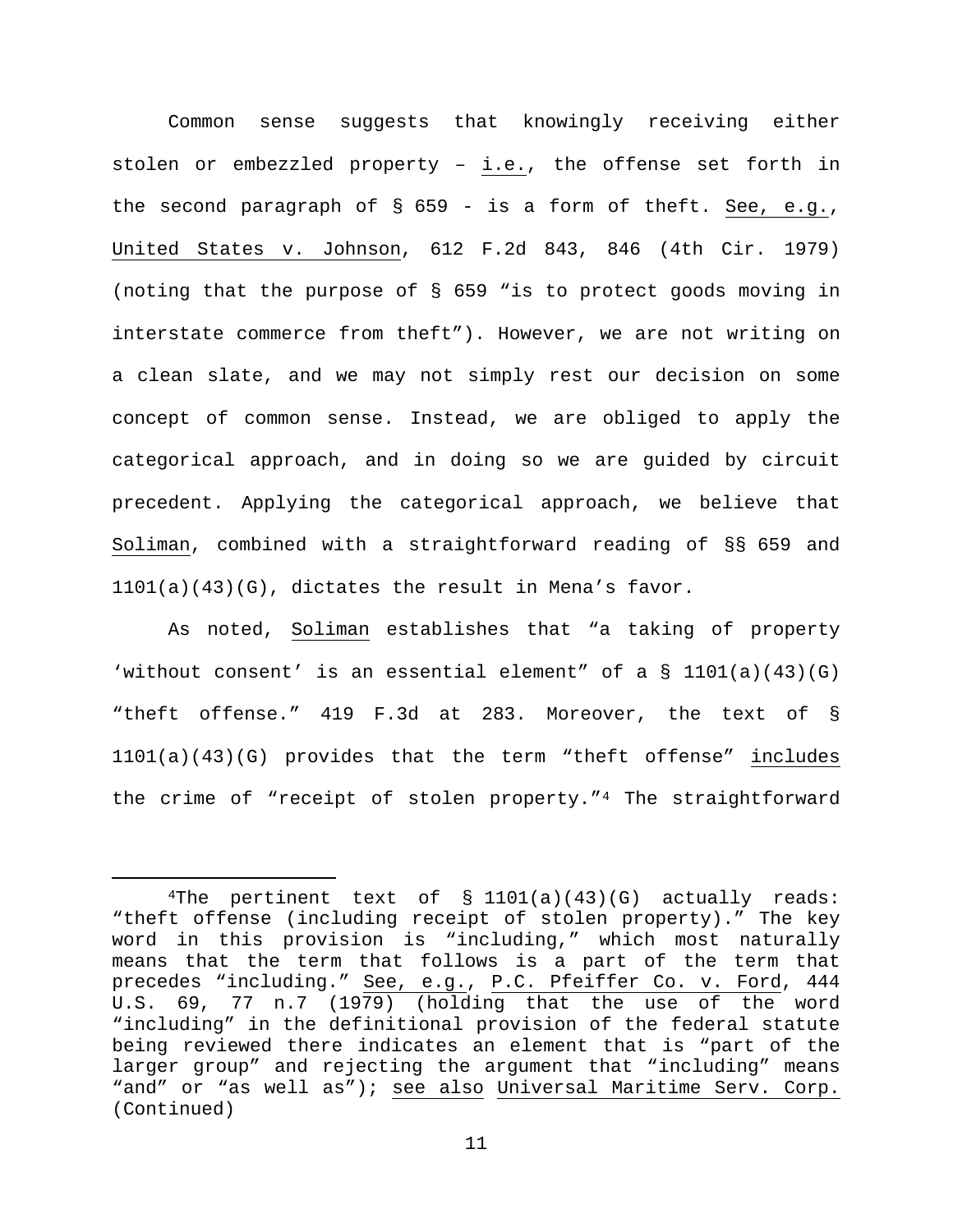conclusion that follows is that a receipt crime – being an INA "theft offense" – requires a taking of property without consent.

By definition, embezzlement, like the closely related crime of fraud,<sup>[5](#page-11-0)</sup> involves property that came into the initial wrongdoer's hands with the owner's consent. This is an immutable fact regardless of whether the property is subsequently transferred to, and received by, a third party. Accordingly, a conviction for receipt of embezzled property under § 659 does not require proof that the owner did not consent to the taking of the property. Lacking the "without consent" element, receipt of embezzled property under § 659 does not fall within the § 1101(a)(43)(G) theft offense definition. Consequently, the crime set forth in the second paragraph of § 659 "sweeps more broadly" than the generic  $\S$  1101(a)(43)(G) theft offense, and it is not an INA aggravated felony under the categorical approach.

In reaching this decision, we accept the government's unremarkable observation – premised on the BNA's prior Bahta decision - that the parenthetical clause of  $\S$  1101(a)(43)(G)

v. Wright, 155 F.3d 311, 319 n.10 (4th Cir. 1998) (similar holding).

ī

<span id="page-11-0"></span><sup>5</sup>The Supreme Court has explained that "the word 'embezzled' itself implies fraudulent conduct on the part of the person receiving the money," and "it is impossible for a person to embezzle the money of another without committing a fraud upon him." Grin v. Shine, 187 U.S. 181, 189 (1902).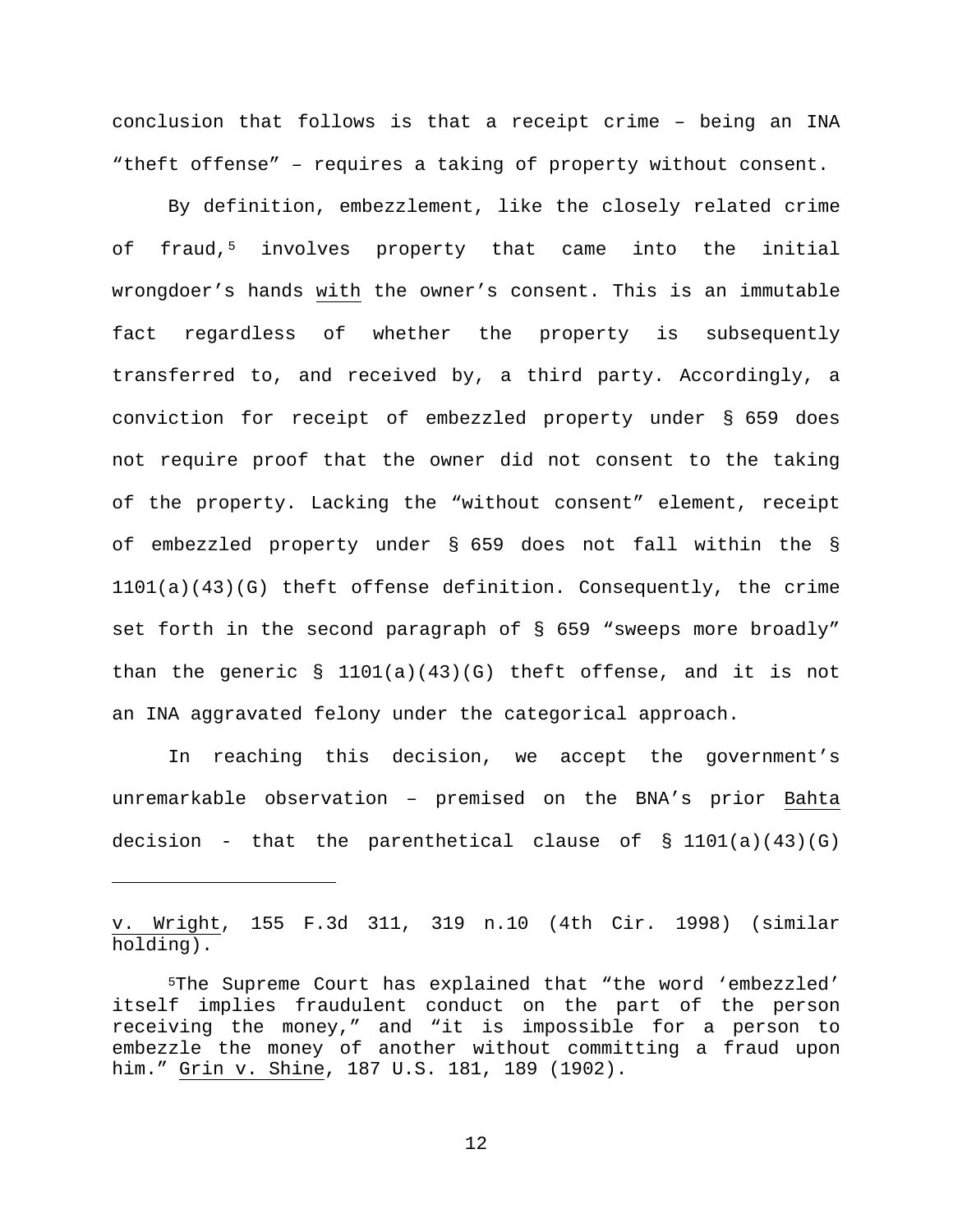clarifies that the term "theft" is not limited to require proof that the offender was involved in the actual taking of the property. However, that observation simply does not support the BIA's conclusion that the "without consent" element of a "theft offense" is inapplicable to a "receipt offense." Section 1101(a)(43)(G) plainly applies to both "taking" and "receiving" offenses. Nonetheless, as we have explained, a "receipt offense" is one type of "theft offense" for purposes of the INA, and Soliman establishes that a necessary element of a "theft offense" is a taking from the owner without consent.

We also find the BIA's analogy between embezzlement and extortion misplaced. In Cardiel-Guerrero, the BIA noted that although "consent" of the property owner is an element of extortion, "the concept of 'consent' used in the law of extortion is highly unconventional and does not connote a voluntary or elective conferral of property." 25 I. & N. Dec. at 20. Indeed, as the Second Circuit has observed, the "consent" element in an extortion case presents the victim with a "Hobson's choice" and "is the razor's edge that distinguishes extortion from robbery." United States v. Zhou, 428 F.3d 361, 371 (2nd Cir. 2005). This type of "consent" stands in marked contrast to the lawful consent underlying an embezzlement crime. See generally Tredwell v. United States, 266 F. 350, 352 (4th Cir. 1920) (explaining that "[w]here one comes lawfully into the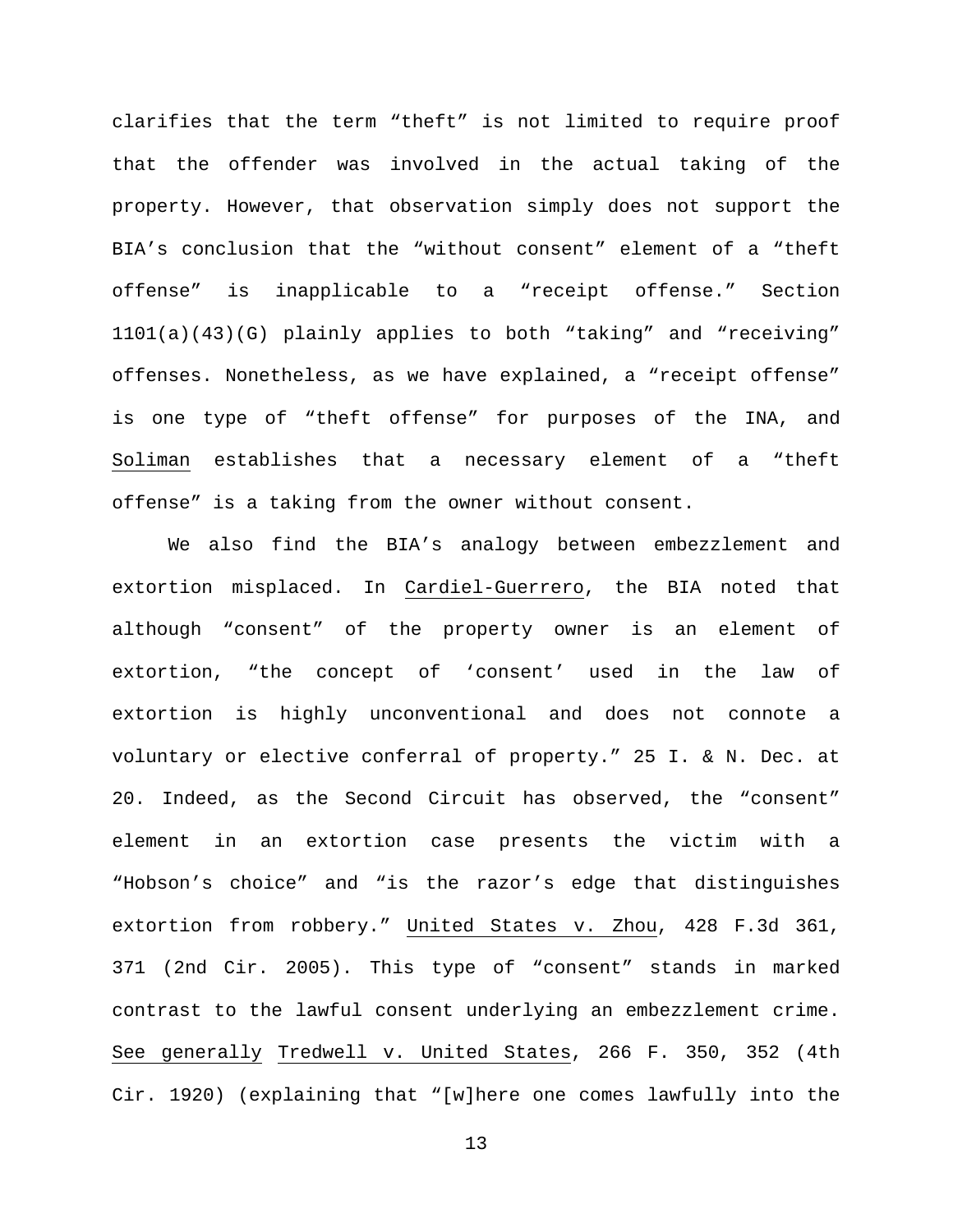possession of property, and afterwards and while it is in his possession forms and carries out the purpose of appropriating it to his own use, the crime thus committed is the crime of embezzlement; but if, at the time of getting possession lawfully, the one to whom property is intrusted [sic] has the intention of appropriating it to his own use, the crime thus committed is the crime of larceny").

Additionally, we find the BIA's reliance on its survey of State statutes and the Model Penal Code to be unavailing. Although the BIA pointed to the States' "trend" to consolidate various common law offenses into a unitary "theft" offense, that trend involves, among other things, certain fraud offenses. Of course, we implicitly rejected that trend in Soliman and Omargharib by holding that fraud offenses are not § 1101(a)(43)(G) "theft offenses."

Finally, we note the anomalous result that the BIA decision would create.[6](#page-13-0) Under the BIA's reasoning, an alien who is

<span id="page-13-0"></span> <sup>6</sup>Depending on the circumstances of a given case, we accord various levels of deference to the BIA's interpretation of the INA. Here, the parties disagree regarding the applicable level of deference we should apply. Our decision is based on the plain language of § 1101(a)(43)(G), as interpreted by Soliman, so we owe no deference to the BIA's statutory interpretation. See Espinal-Andrades, 777 F.3d at 166-67. However, even if the statute is ambiguous, "[w]e need not wade into the debate over the proper degree of deference, for it makes no difference in this case." Oxygene v. Lynch, 813 F.3d 541, 548 n.3 (4th Cir. 2016).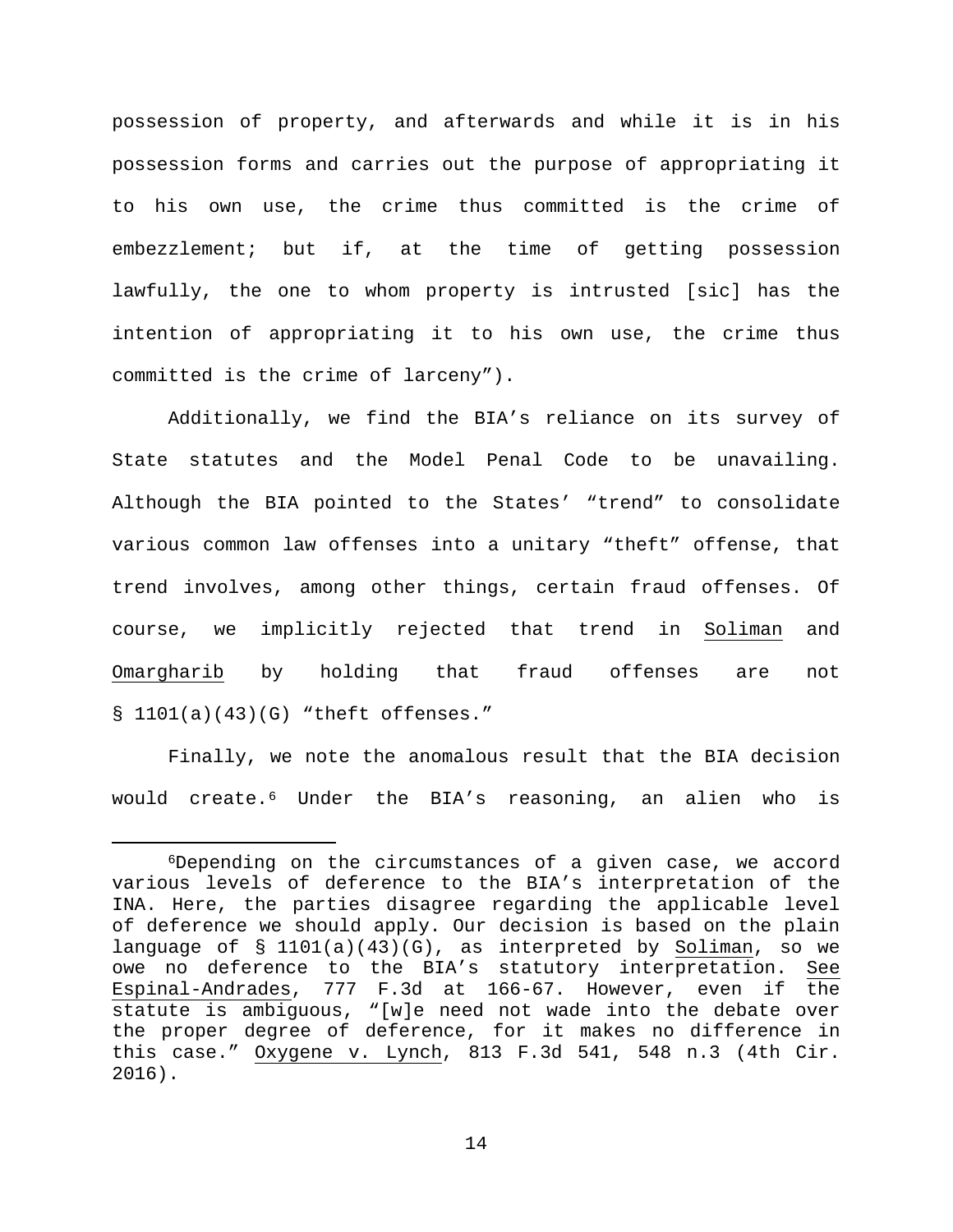convicted under § 659 for embezzling up to \$10,000 of property would not be an aggravated felon under  $\S$  1101(a)(43), yet another alien who is convicted under § 659 (and sentenced to a year of imprisonment) for knowingly receiving a fraction of the embezzled property would be. This result "makes scant sense" and cannot stand. Mellouli v. Lynch, 135 S.Ct. 1980, 1989 (2015) (rejecting BIA interpretation of the INA that treated "minor paraphernalia possession offenses . . . more harshly than drug possession and distribution offenses"); see also Castillo v. Holder, 776 F.3d 262, 270 n.6 (4th Cir. 2015) (in rejecting the BIA's decision that the Virginia crime of unauthorized use of a vehicle is categorically a "theft offense" under §  $1101(a)(43)(G)$ , we noted that "under the BIA's decision . . . an anomalous and unreasonable result would occur if a conviction of the 'lesser' crime of unauthorized use formed the basis for removability under  $[S \ 1101(a)(43)(G)]$ , while the greater crime of larceny would not").

### III

In short, based on our application of the categorical approach, we hold that a conviction under the second paragraph of § 659 is not a "theft offense (including receipt of stolen property)" under § 1101(a)(43)(G). The BIA therefore erred in finding Mena to be an aggravated felon who is ineligible for cancellation of removal under § 1229b(a)(3). Accordingly, we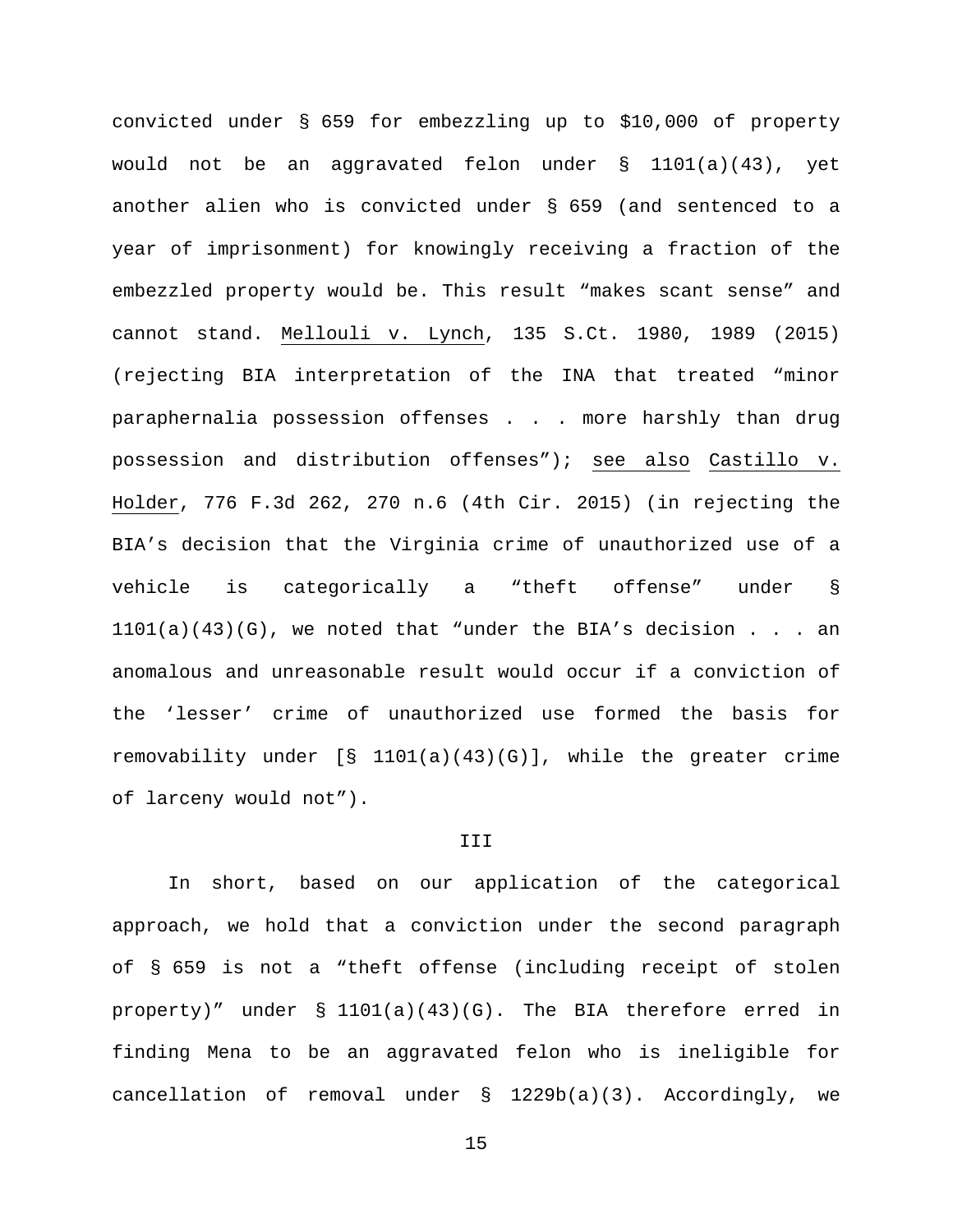grant the petition for review and remand for further proceedings consistent with this opinion.[7](#page-15-0)

## PETITION FOR REVIEW GRANTED

<span id="page-15-0"></span> 7Our determination that Mena's § 659 conviction is not categorically an INA aggravated felony does not alter the basic nature of his offense. Mena may not have committed an INA "theft offense" as a technical matter, but he did commit an offense involving his knowing receipt of illegally obtained property. The government apparently feels strongly that Mena should not receive cancellation of removal relief, asserting that if (as we are ordering) the case is remanded, the BIA should be free to consider whether Mena is ineligible for cancellation of removal on another basis. Brief for Respondent, at 44. Mena disputes this assertion, but we decline to enter the fray. We note, however, that regardless of whether Mena is ultimately deemed to be eligible for cancellation of removal, the Attorney General's decision whether to grant cancellation relief is discretionary and generally not subject to judicial review. See 8 U.S.C. §  $1252(a)(2)(B)(i)$ .

We do not know if the issue of discretionary relief will eventually be considered in this case, and we express no opinion about that. However, as a general observation, it seems that a great deal of the effort and resources expended in appeals of cases of this type could potentially be preserved if the IJ or BIA proceeded beyond the eligibility determination and ruled alternatively on the discretionary cancellation decision. See, e.g., Ennis v. Att'y Gen. of the U.S., 617 Fed. Appx. 161, 163- 64 (3rd Cir. 2015) ("We . . . note that we would not reach the aggravated felony issue even if Ennis had exhausted it because the IJ denied cancellation of removal on the independently dispositive ground that cancellation was not warranted in the exercise of discretion. . . . [W]e generally lack jurisdiction to review the discretionary denial of cancellation in any event.").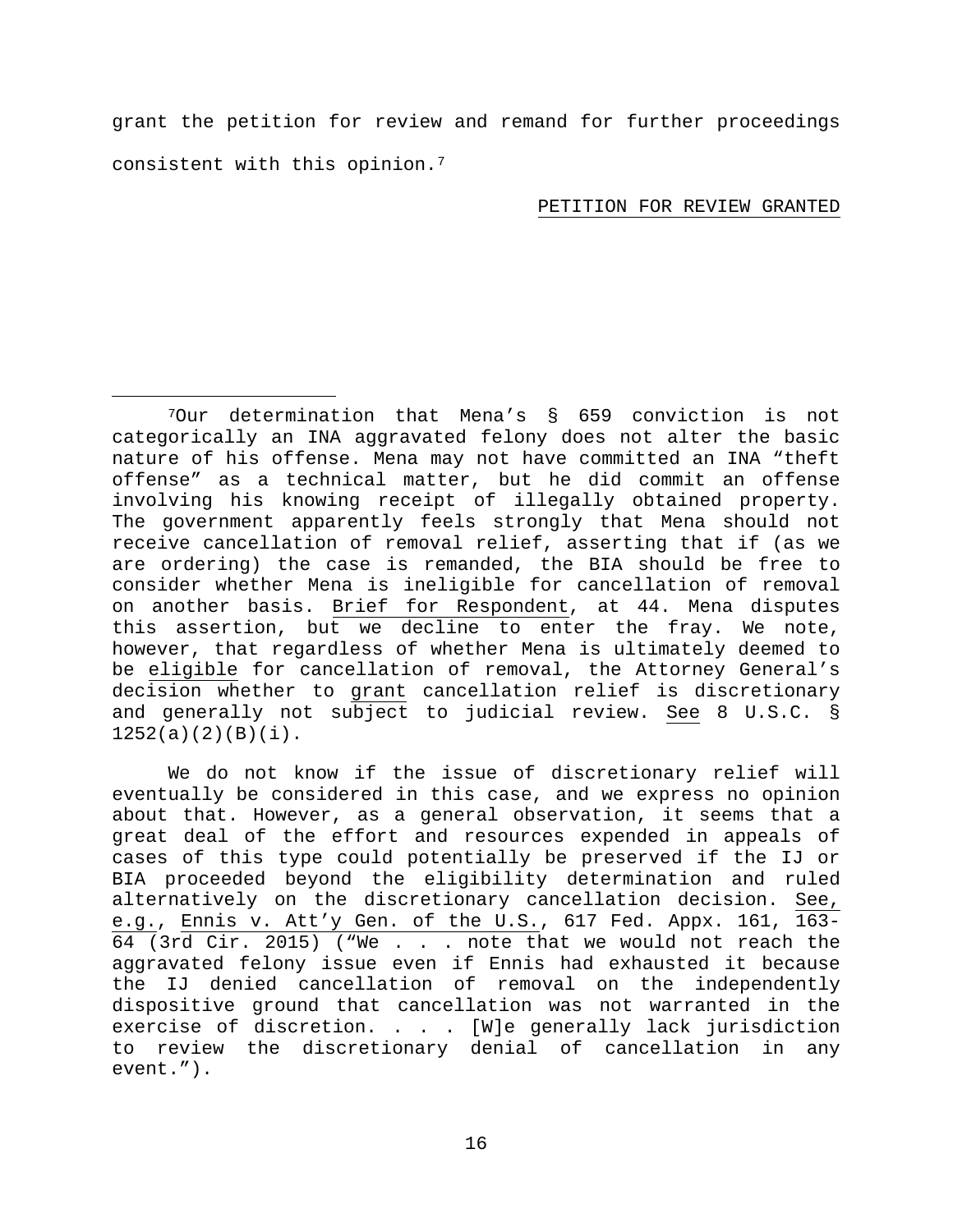WILKINSON, Circuit Judge, dissenting:

Embezzlement is a theft. Ask the person seated next to you. He or she will tell you that it is.

The majority says not. Come again? The majority says embezzlement is not a form of theft.

It is from that proposition that I respectfully dissent.

\* \* \*

The Immigration and Nationality Act declares that any "theft offense (including receipt of stolen property) . . . for which the term of imprisonment is at least one year" is an aggravated felony. 8 U.S.C.  $\S$  1101(a)(43)(G). This broad, generic language embraces a variety of offenses, and the plain meaning of "theft" makes clear that Mena's conviction under 18 U.S.C. § 659 is a theft offense.

The majority believes that embezzlement is not a theft because the owner of the funds voluntarily entrusts them to the embezzler. That totally ignores the fact that the whole purpose of the entrustment is for an honest stewardship of the funds. The betrayal of that purpose through embezzlement is purely and simply theft.

Theft is defined as "[b]roadly, any act or instance of stealing, including larceny, burglary, *embezzlement*, and false pretenses." *Theft*, Black's Law Dictionary (10th ed. 2014) (emphasis added). In common parlance, theft means "the action or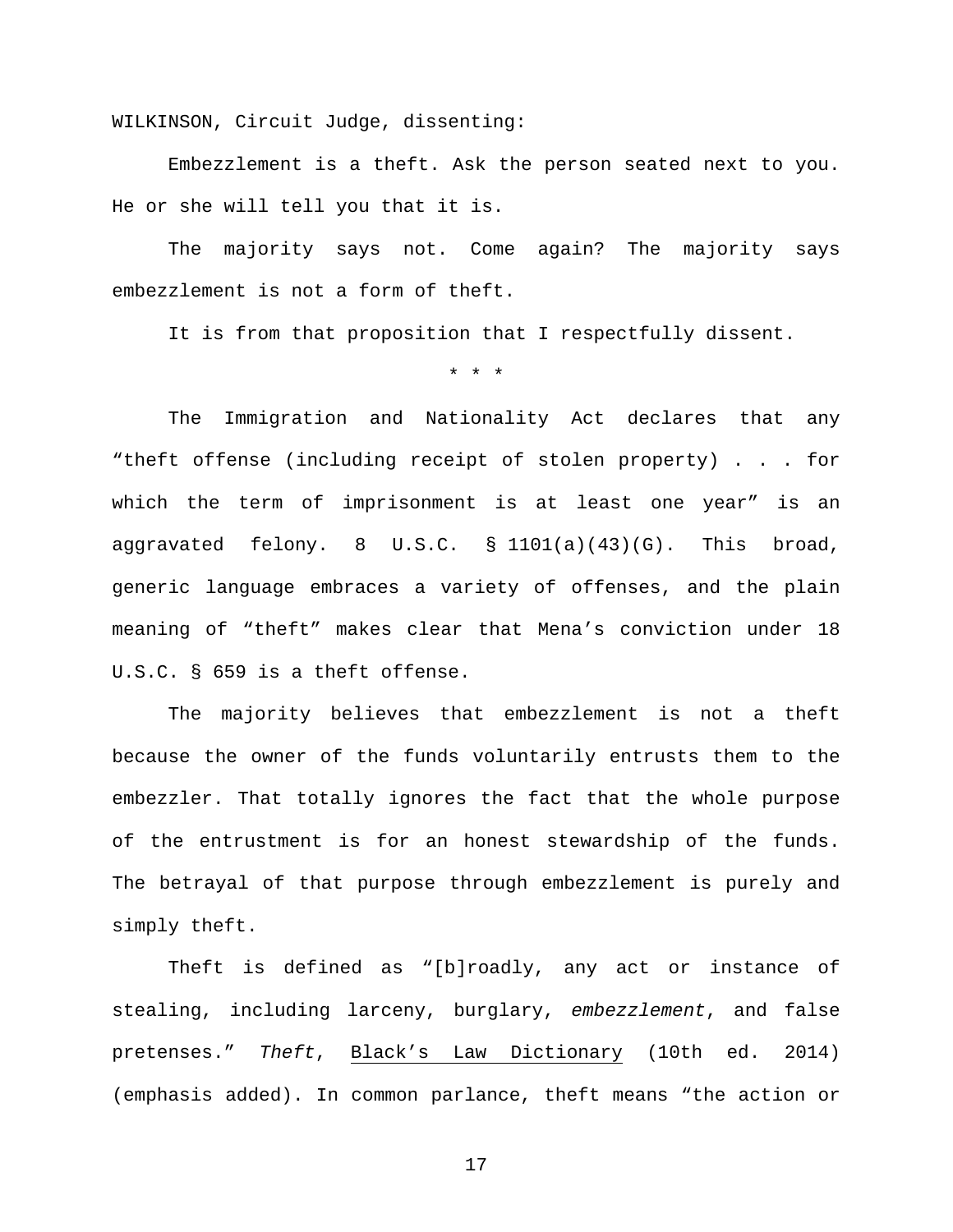crime of stealing." Concise Oxford English Dictionary 1494 (11th ed. 2004). At the core of these definitions is a singular concept: theft happens when property is taken without any semblance of consent.

The parenthetical "(including receipt of stolen property)" reinforces § 1101(a)(43)(G)'s broad meaning. "Stolen property" means "goods acquired by," among other means, "theft." *Stolen Property*, Black's Law Dictionary (10th ed. 2014). Stolen property thus includes property taken through any of the commonlaw means that make up theft. This is consistent with the definition of the verb "steal": "[t]o take (something) by larceny, *embezzlement*, or false pretenses." *Steal*, Black's Law Dictionary (10th ed. 2014) (emphasis added). "Including," furthermore, means "'contain[ing]' or 'compris[ing] [] part of a whole.'" Chickasaw Nation v. United States, 534 U.S. 84, 89 (2001) (citing Webster's Ninth New Collegiate Dictionary 609 (1985)). Its use in conjunction with parentheses "emphasizes the fact that that which is within is meant simply to be illustrative . . . a circumstance underscored by the lack of any suggestion that Congress intended the illustrative list to be complete." Id. at 89. Far from narrowing the meaning of "theft offense," the parenthetical thus suggests that offenses similar to "receipt of stolen property" (i.e., receipt of embezzled property) are covered by the statute.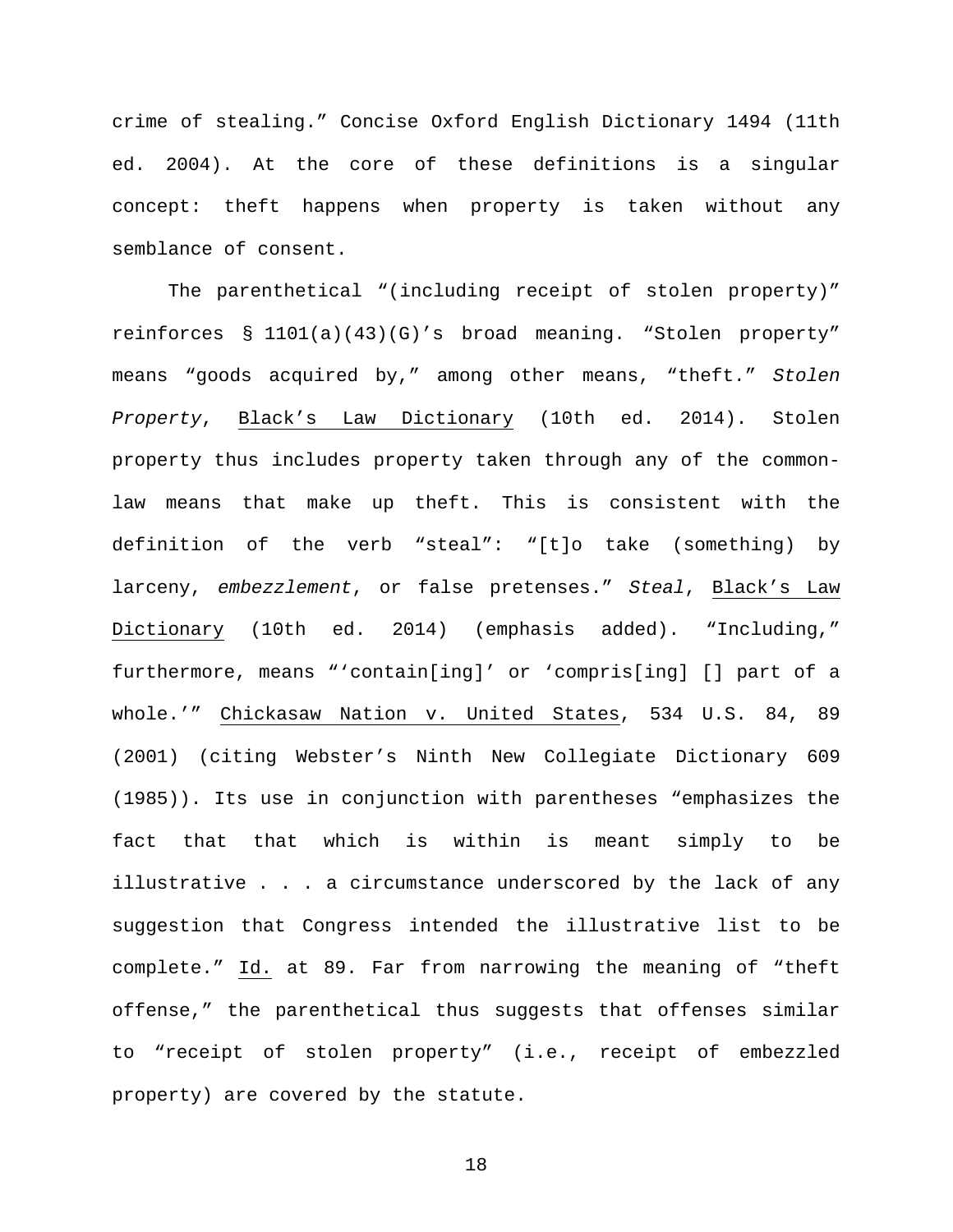This plain meaning of theft is underscored by the fact that the INA uses the term "theft offense" in a generic sense. Its meaning therefore "roughly correspond[s] to the definitions" of theft found "in a majority of the States' criminal codes." See Taylor v. United States, 495 U.S. 575, 589 (1990). Those codes, meanwhile, had by the time of § 1101(a)(43)(G)'s 1994 enactment largely adopted the Model Penal Code's policy of consolidating various common law offenses, including larceny, extortion, blackmail, and embezzlement, into unitary theft offenses. J.A. 6, citing In re Cardiel-Guerrero, 25 I. & N. Dec. 12, 21 (BIA 2009); see also Model Penal Code § 223.1(1) ("Conduct denominated theft in this Article constitutes a single offense."). A generic definition of theft accordingly includes embezzlement.

The majority explicitly abjures common sense, i.e. plain meaning, in its approach to this problem. Maj. Op. at 11. But the categorical approach is supposed to "serve[] practical purposes." Moncrieffe v. Holder, 133 S. Ct. 1678, 1690 (2013). Common sense (or plain meaning, or practicality), as we all seemingly acknowledge, would lead us to reject petitioner's position. Petitioner Mena was convicted under the second paragraph of 18 U.S.C. § 659, which criminalizes receipt of stolen or embezzled property. He argues that he nonetheless has not committed a theft offense. But it is wrong to think that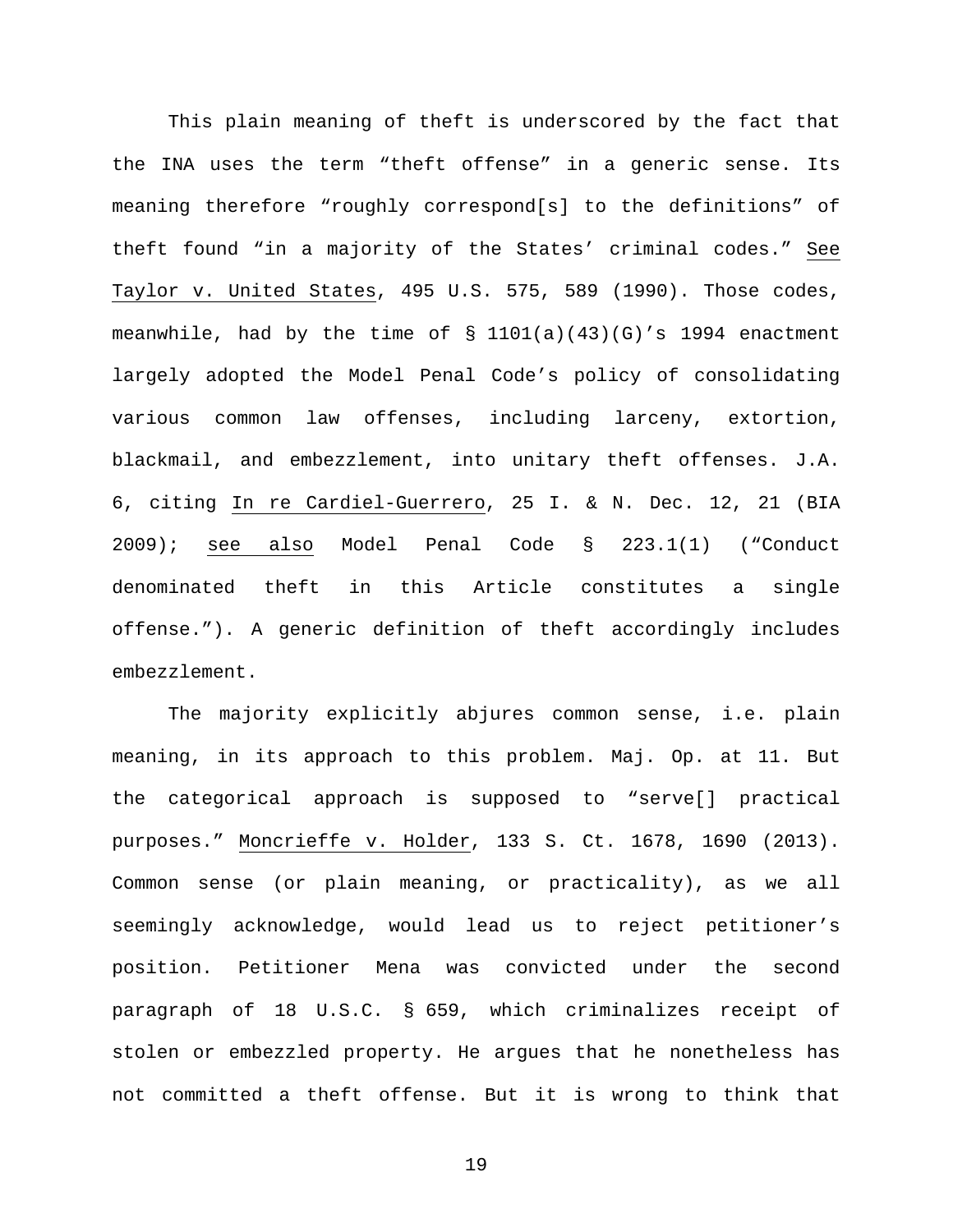§ 659's coverage of receipt of embezzled property somehow takes it beyond the realm of theft.

Like theft, embezzlement is also stealing. And "distinctions between" different types of stealing "serve no useful purpose in the criminal law but are useless handicaps from the standpoint of the administration of criminal justice." Rollin M. Perkins & Ronald Boyce, Criminal Law, 389-90 (3d ed. 1982). Like a victim of traditional larceny, a victim of embezzlement does not "consent" to the loss of his property. Nor does a victim of embezzlement, like a victim of larceny, "consent" to the involvement of a third party when his property is transferred. Both victims consider their property stolen.

Petitioner rejects this view, relying on our earlier decision in Soliman v. Gonzales. In that case, we held that an INA "theft offense" must involve a taking without consent. 419 F.3d 276, 283 (4th Cir. 2005). But even if it were not already silly to suggest that one "consents" to the embezzlement of one's property, see Pet'r's Br. at 18, Soliman had no occasion to consider the problem before us now. The predicate offense in Soliman was credit card fraud. 419 F.3d at 278. The court thus did not consider how to evaluate receipt offenses under the INA. And the plain meaning of "(including receipt of stolen property)," 11 U.S.C. § 1101(a)(43)(G), requires that Mena's conviction be treated as a theft offense.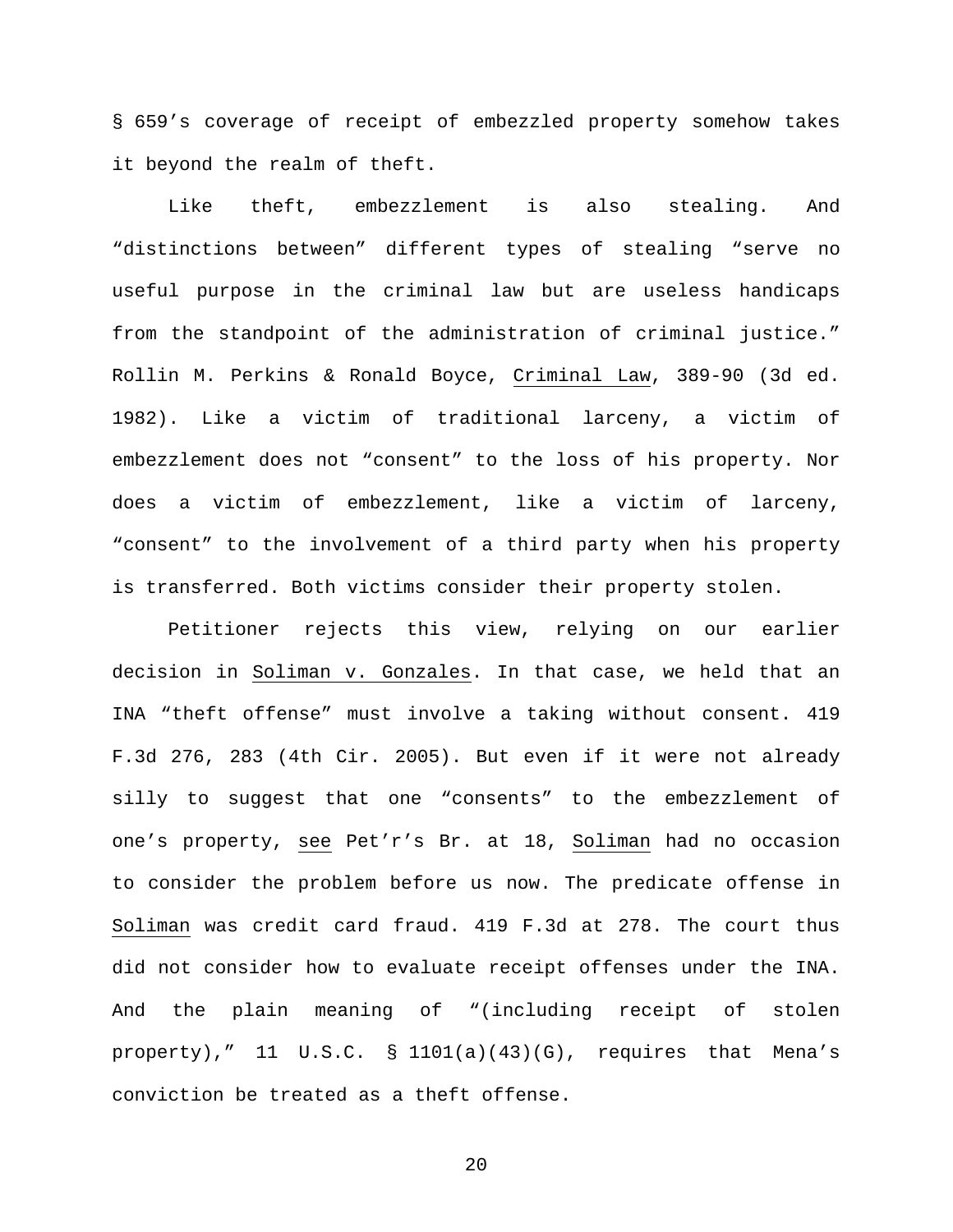The majority views this as an unfair result. It contends that embezzlement (as opposed to receipt of embezzled property) is not itself an aggravated felony unless the amount embezzled exceeds \$10,000. Maj. Op. at 14-15. Making receipt of embezzled property an aggravated felony would thus risk, in the majority's view, treating the lesser criminal more harshly than the greater one. But this reasoning assumes that the original embezzler is not also guilty of a theft offense – an incorrect assumption. And even if the majority's understanding were correct, several considerations limit its relevance. First, fairness in the treatment of the family of embezzlers is more properly addressed during their individual sentencings. Second,  $\S$  1101(a)(43)(G) contains a safeguard. The term of imprisonment for any predicate theft offense must be "at least one year." Mena, for example, was sentenced to sixty months of incarceration. Minor receipt of embezzled property offenses thus still avoid aggravated-felony status. Finally, if the point of the categorical approach, properly adopted by the majority, is to compare the elements of predicate against generic INA offenses, then the majority's concerns are not only misplaced but irrelevant. The capacious terms of § 1101(a)(43)(G) embrace Mena's 18 U.S.C. § 659 conviction, and we are obliged to respect that legislative choice.